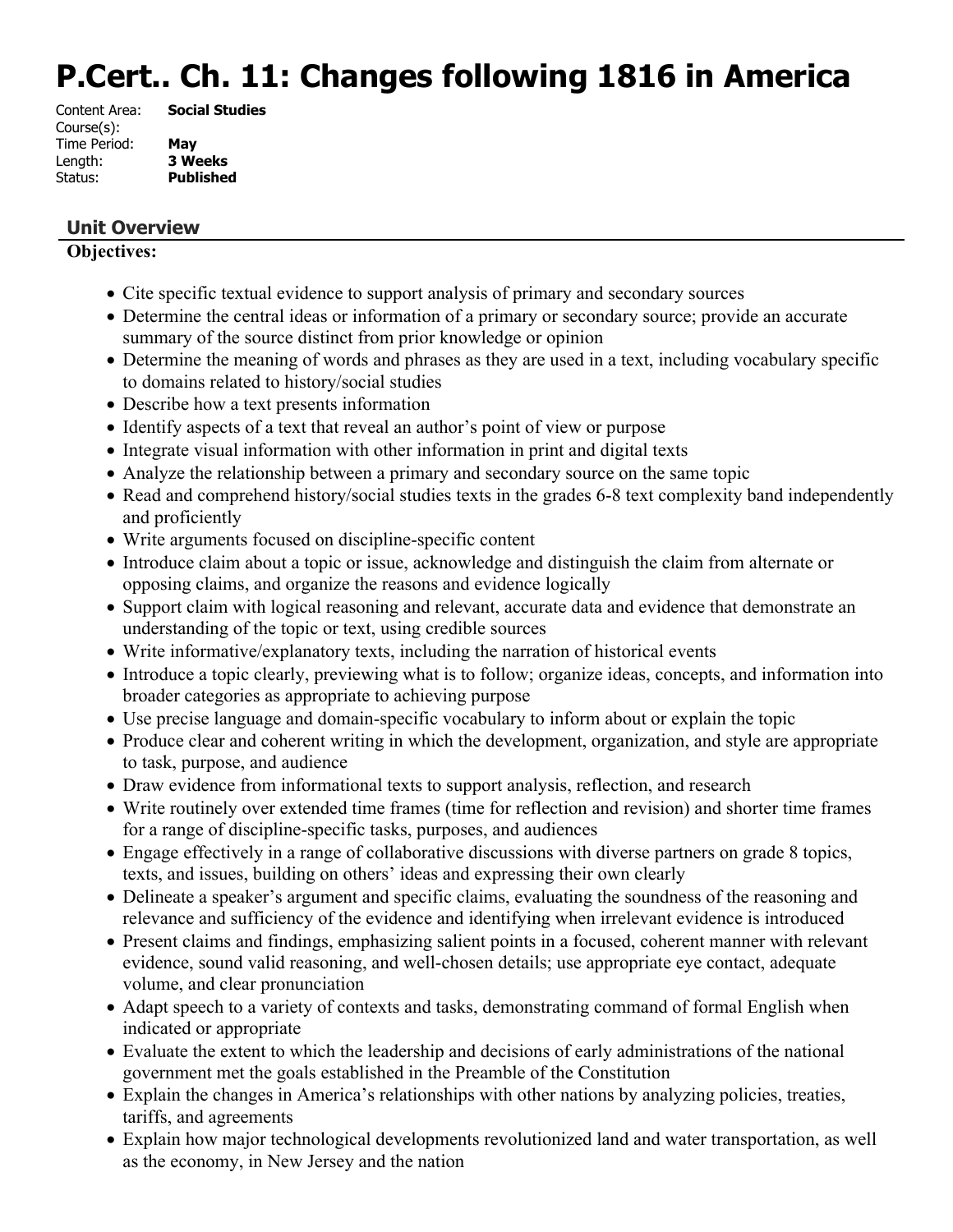- Analyze the power struggle among European countries, and determine its impact on people living in Europe and the Americas
- Refine note-taking skills (Cornell style)
- Develop strategies to reinforce positive attitudes and productive behaviors that impact critical thinking and problem-solving skills
- Use multiple points of view to create alternative solutions
- Demonstrate the use of compromise, consensus, and community building strategies for carrying out different tasks, assignments, and projects
- Model leadership skills during classroom and extra-curricular activities
- Demonstrate the ability to understand inferences

# **Enduring Understandings**

Rapid and significant changes continue to occur Following 1816 in government policy, America's relationships with other countries, and technologies influence on the changes.

# **Essential Questions**

How were the goals of the preamble met?

How did technology cause changes in travel, water transportation and the economy?

How was this time in history important to the growth of the United States, and how is it relevant now?

# **Instructional Strategies & Learning Activities**

#### *Day 1*

# **Procedure:**

1. In pairs, ask students to come up with an idea for an invention and draw it on paper. Pairs will then present their inventions and describe what problem is solves or how it makes life easier.

- 2. Review HW questions: p. 335 #1-5 using Prezi. Students make revisions to their answers.
- 3. When finished, students complete 11.1 Exit Slip.
- 4. Begin reading 11.2 and begin HW.

#### **Homework:** Read 11.2 and complete assessment questions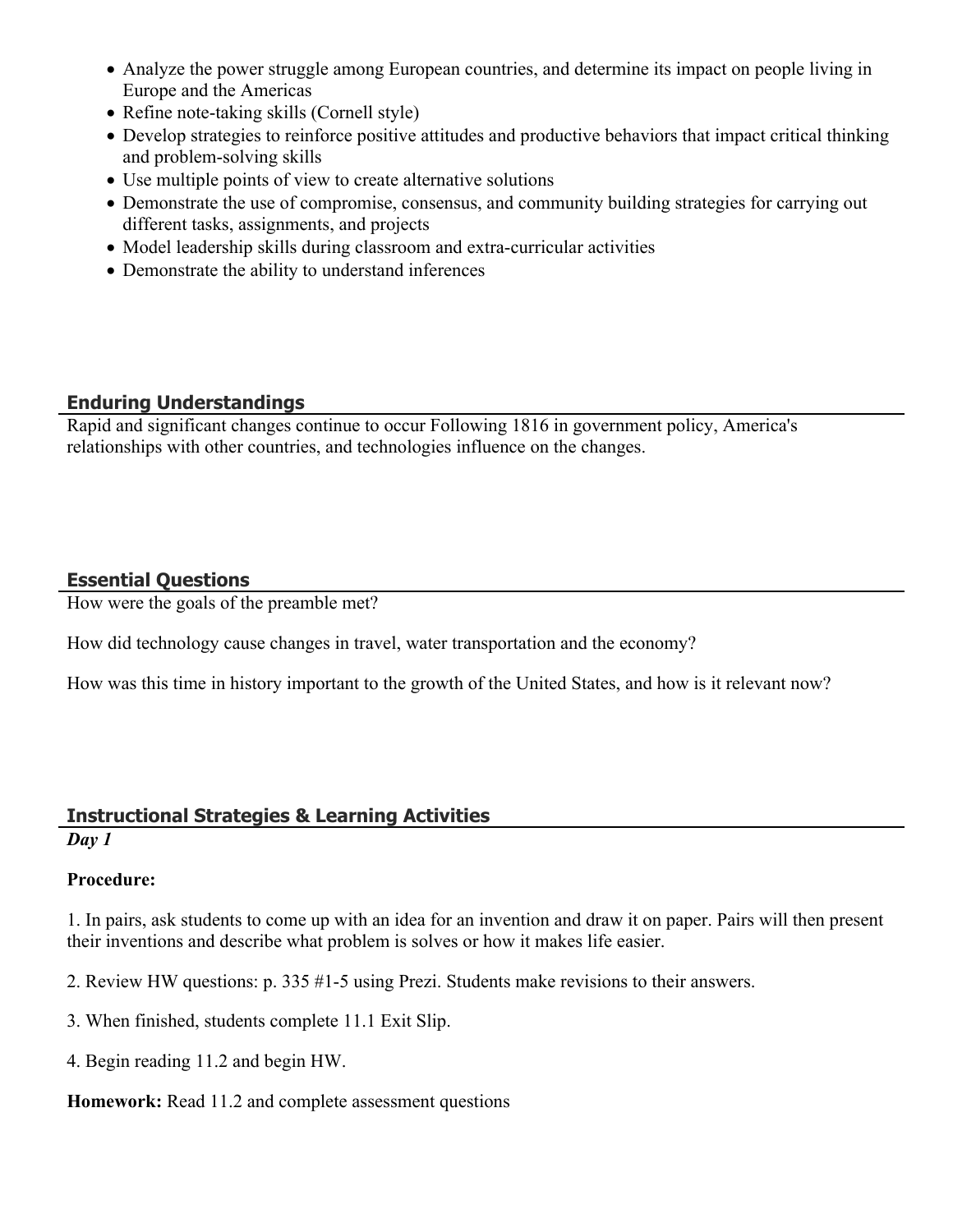# *Day 2*

### **Procedure:**

1. Have students list as many methods of transportation as they can in one minute. Cross out all methods that were unavailable 200 years ago and have students discuss how their lives would be different without modern transportation that students discuss how an improved transportation system would affect the factory system. Ask students what were the three major methods of transportation used in this time period (answer: steamboats, canals, roads)

2. Review HW (11.2 Assessment Questions p. 341 #1-5) using Prezi.

3. Organize students into three groups, one representing a steamboat company, one a canal company, and one a road-building company. Distribute group worksheet for each group member to complete. Have each prepare a presentation to the governor of an eastern state, explaining why the state should fund its project. Present to class tomorrow.

**Homework:** finish group presentation worksheet; C11 Map Mystery: The National Road

#### *Day 3*

#### **Procedure:**

- 1. Review Map Mystery HW: The National Road. Students repair answers.
- 2. Give groups 5 minutes to review their group worksheets and finalize presentations.
- 3. Present steamboat, canal, and road proposals to governors (teachers).

**Homework:** Read 11.3 and take Cornell Notes

#### *Day 4*

#### **Procedure:**

1. Finish steamboat, canal, road proposal presentations (if not already finished)

2. Using the 11.3 Cornell Notes, students will work in pairs to complete a chart comparing Calhoun, Webster, and Clay. Students will have to write down major goals of these regional leaders and their views on the Tariff of 1816. Follow with group discussion of chart.

**Homework:** finish Calhoun, Webster, Clay chart (if not already finished)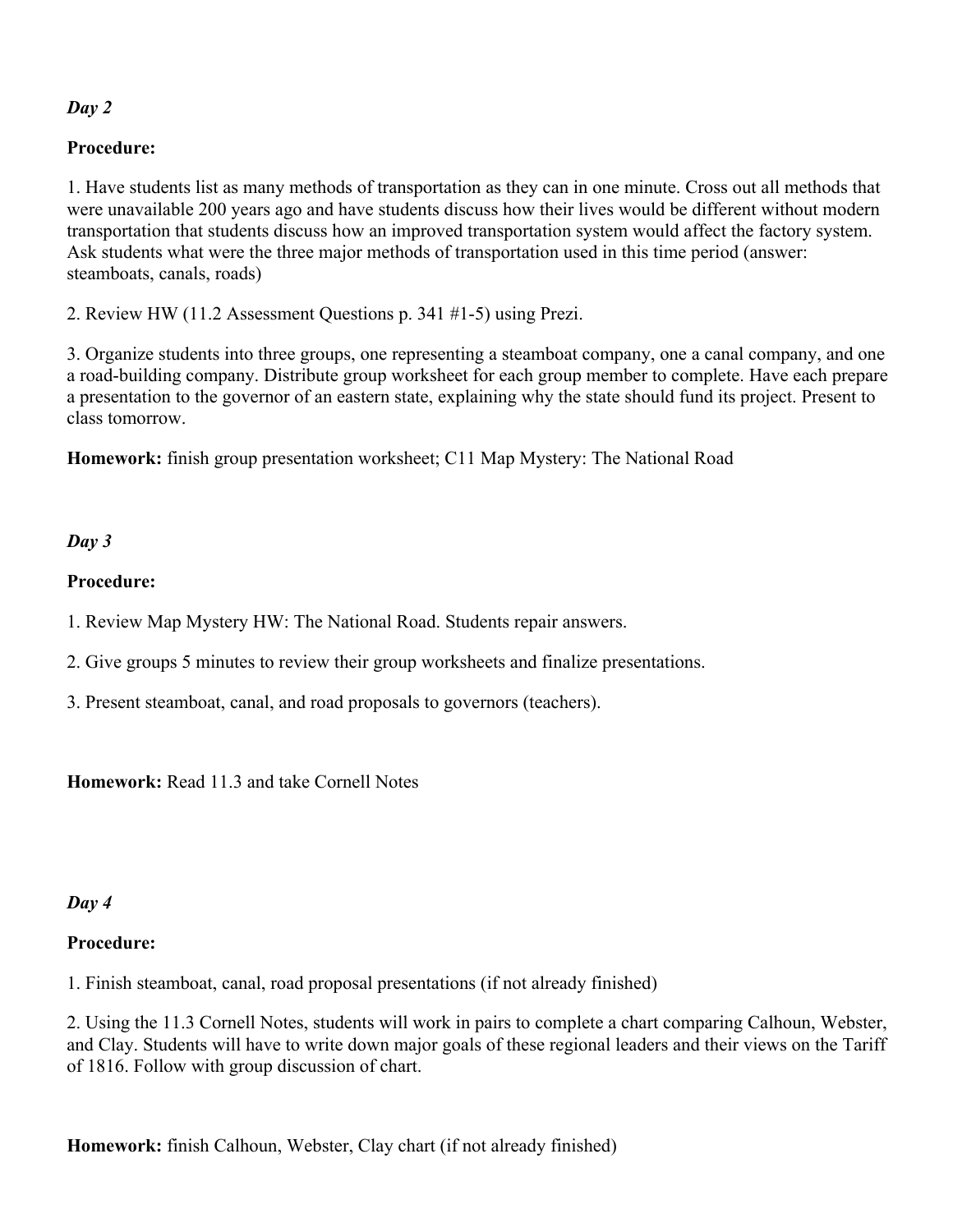#### *Day 5*

#### **Procedure:**

1. Review Calhoun, Webster, Clay chart.

2. Using p. 346 as a guide, teacher discusses Gibbons v. Ogden (1824) and the impact that this Supreme Court case had on modern society (Supreme Court garbage hauling ruling in New Jersey)

**Homework:** Compare and Contrast p. 347 Practice the Skill #1-4

#### *Day 6*

#### **Procedure:**

1. Review HW p. 347 Practice the Skill #1-4

2. Take 11.3 Quiz and collect.

3. Challenge students to list as many Latin American countries as they can. Ask students to name the most common languages spoken in the United States and to explain why these languages are in common use.

4. Complete p. 349 #1-3 in class orally.

**Homework:** Read 11.4 and take Cornell Notes

# *Days 7 and 8*

#### **Procedure:**

1. Have students describe events that led President Monroe to issue the Monroe Doctrine. Ask students to explain the position stated in the Monroe Doctrine regarding European attempts to colonize the Americas. Distribute the Monroe Doctrine and read this primary source document to students. Students will then answer the critical thinking questions #1-3 on the sheet.

2. Complete cause and effect worksheet of Monroe Doctrine WS using answer key displayed by teacher on **SMARTBoard.** 

3. View history.com about James Madison.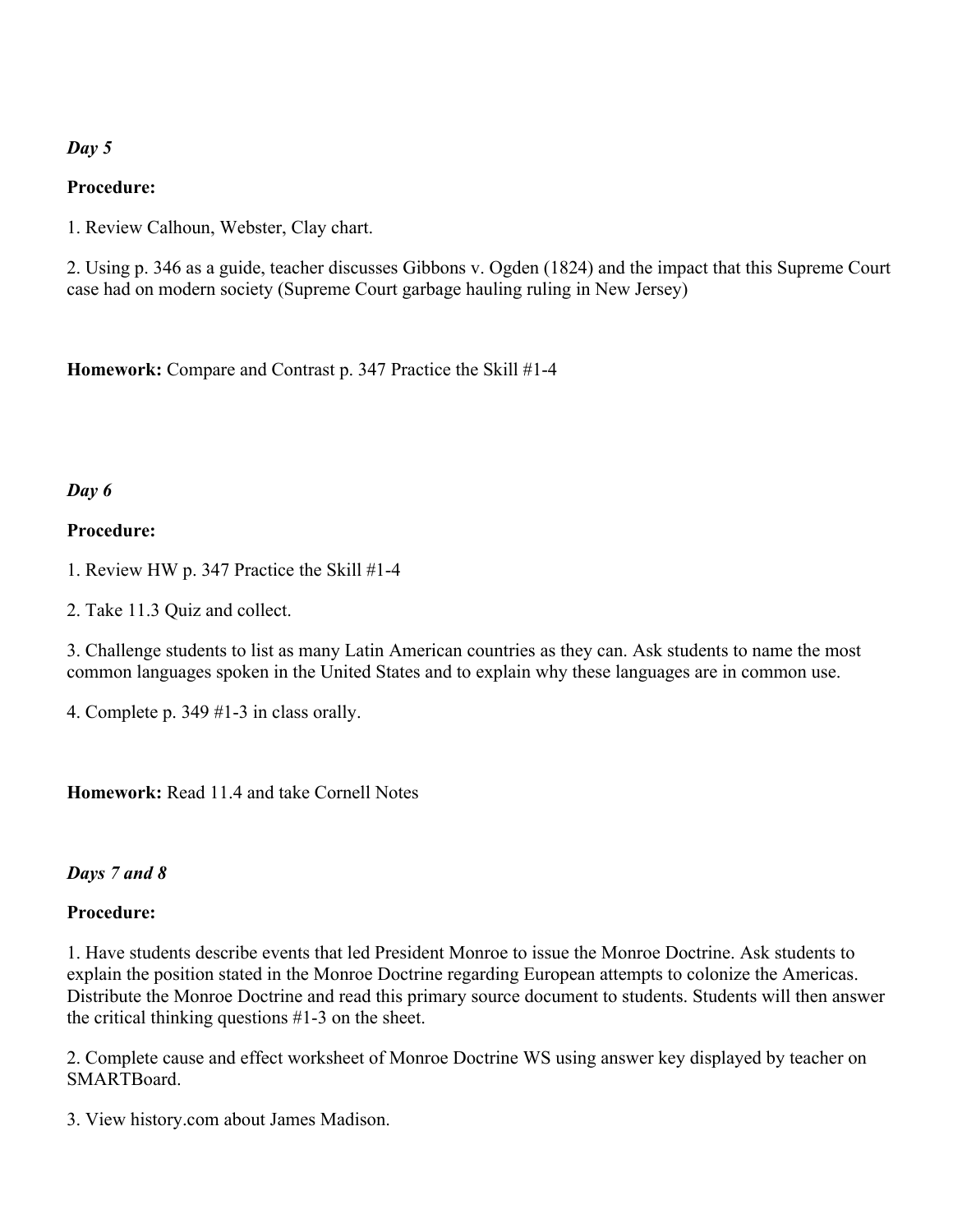<http://www.history.com/topics/us-presidents/james-monroe/videos/monroe-era-of-good-feelings>

4. Translate the Monroe Doctrine into today's language.

#### **Homework:** p. 351 #1-5

#### *Day 9*

#### **Procedure:**

- 1. Review HW p. 351 #1-5
- 2. Complete TCI: President Monroe's Dilemma: A New Foreign Policy Challenge in groups.
- 3. Each group member should complete the Group WS on Google Classroom.
- 4. Present ideas to President Monroe (teachers).

**Homework:** finish President Monroe Foreign Policy Dilemma WS

#### *Day 10*

#### **Procedure:**

1. Give students 5 minutes to regroup before presenting to President Monroe.

2. Select a spokesperson. Present to President Monroe.

3. Go through C11 and review chapter by playing Jeopardy! Break students into teams according to sectional leader: Calhoun, Webster, and Clay.

**Homework:** study for C11 test

#### *Day 11*

#### **Procedure:**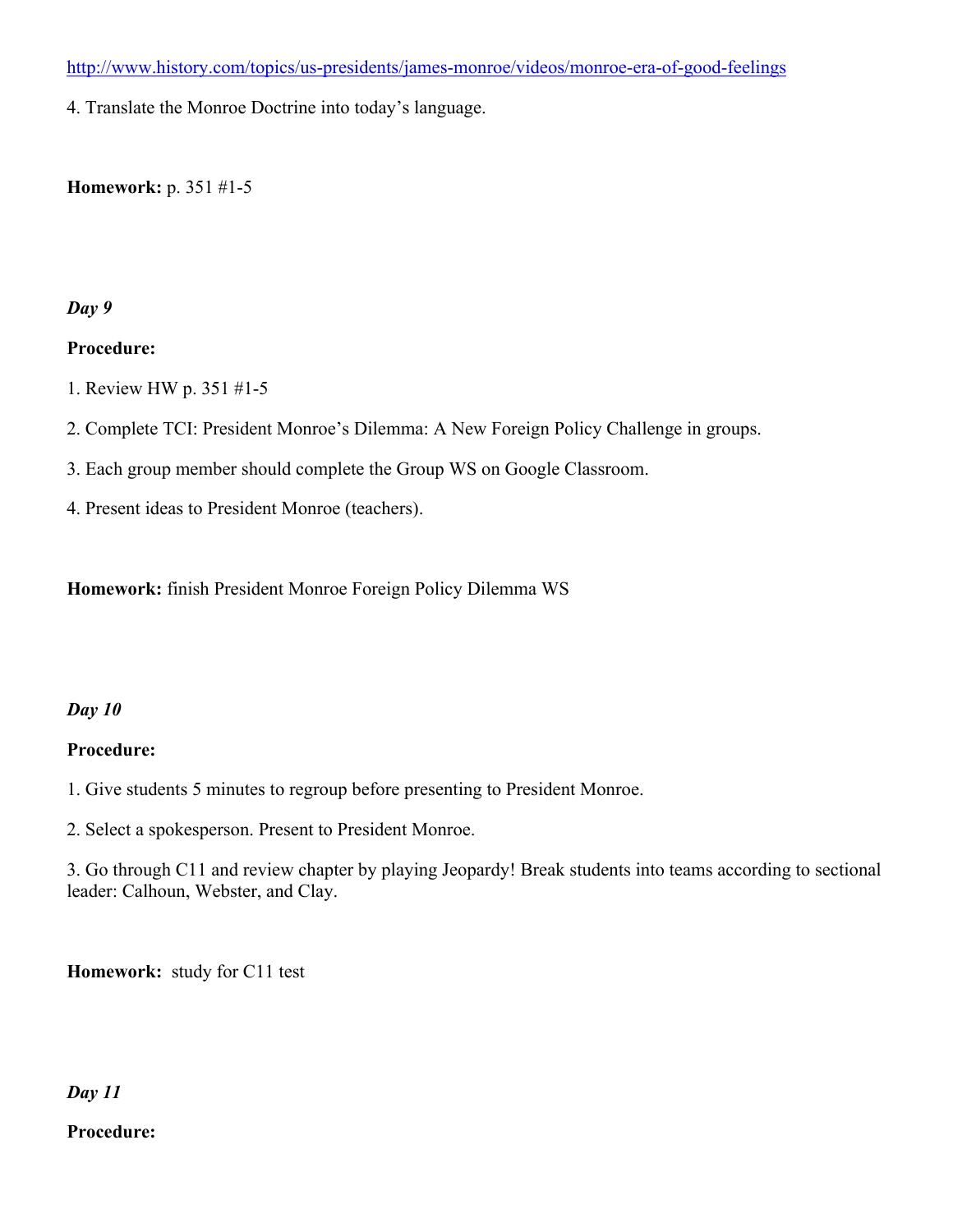1. Distribute TCI Online textbook username and passwords. Have students log on and complete an orientation of tools/resources on the online subscription.

2. Students complete C11 test.

**Homework:** Complete C14 Preview in TCI

#### **Differentiation/Modifications**

Learners Reading and Writing Below Grade Level

Modified Cornell Notes

**Introduce the Foreign Policy Spectrum** Prior to having students complete the Reading Notes for Section 4, introduce physical movements that reflect the ideas of isolationism (hands held up in a "stop" gesture) and total involvement (hands beckoning as if to draw someone closer).

- guided reading of primary source documents
- heterogeneous groups for projects

# **Integration of 21st Century Themes and Skills**

| CRP.K-12.CRP2.1  | Career-ready individuals readily access and use the knowledge and skills acquired through<br>experience and education to be more productive. They make connections between<br>abstract concepts with real-world applications, and they make correct insights about when<br>it is appropriate to apply the use of an academic skill in a workplace situation.                                                                                                                                                                                                                                                                                                                                                                            |
|------------------|-----------------------------------------------------------------------------------------------------------------------------------------------------------------------------------------------------------------------------------------------------------------------------------------------------------------------------------------------------------------------------------------------------------------------------------------------------------------------------------------------------------------------------------------------------------------------------------------------------------------------------------------------------------------------------------------------------------------------------------------|
| CRP.K-12.CRP11.1 | Career-ready individuals take personal ownership of their own education and career goals,<br>and they regularly act on a plan to attain these goals. They understand their own career<br>interests, preferences, goals, and requirements. They have perspective regarding the<br>pathways available to them and the time, effort, experience and other requirements to<br>pursue each, including a path of entrepreneurship. They recognize the value of each step<br>in the education and experiential process, and they recognize that nearly all career paths<br>require ongoing education and experience. They seek counselors, mentors, and other<br>experts to assist in the planning and execution of career and personal goals. |
| CRP.K-12.CRP5.1  | Career-ready individuals understand the interrelated nature of their actions and regularly<br>make decisions that positively impact and/or mitigate negative impact on other people,<br>organization, and the environment. They are aware of and utilize new technologies,<br>understandings, procedures, materials, and regulations affecting the nature of their work<br>as it relates to the impact on the social condition, the environment and the profitability of<br>the organization.                                                                                                                                                                                                                                           |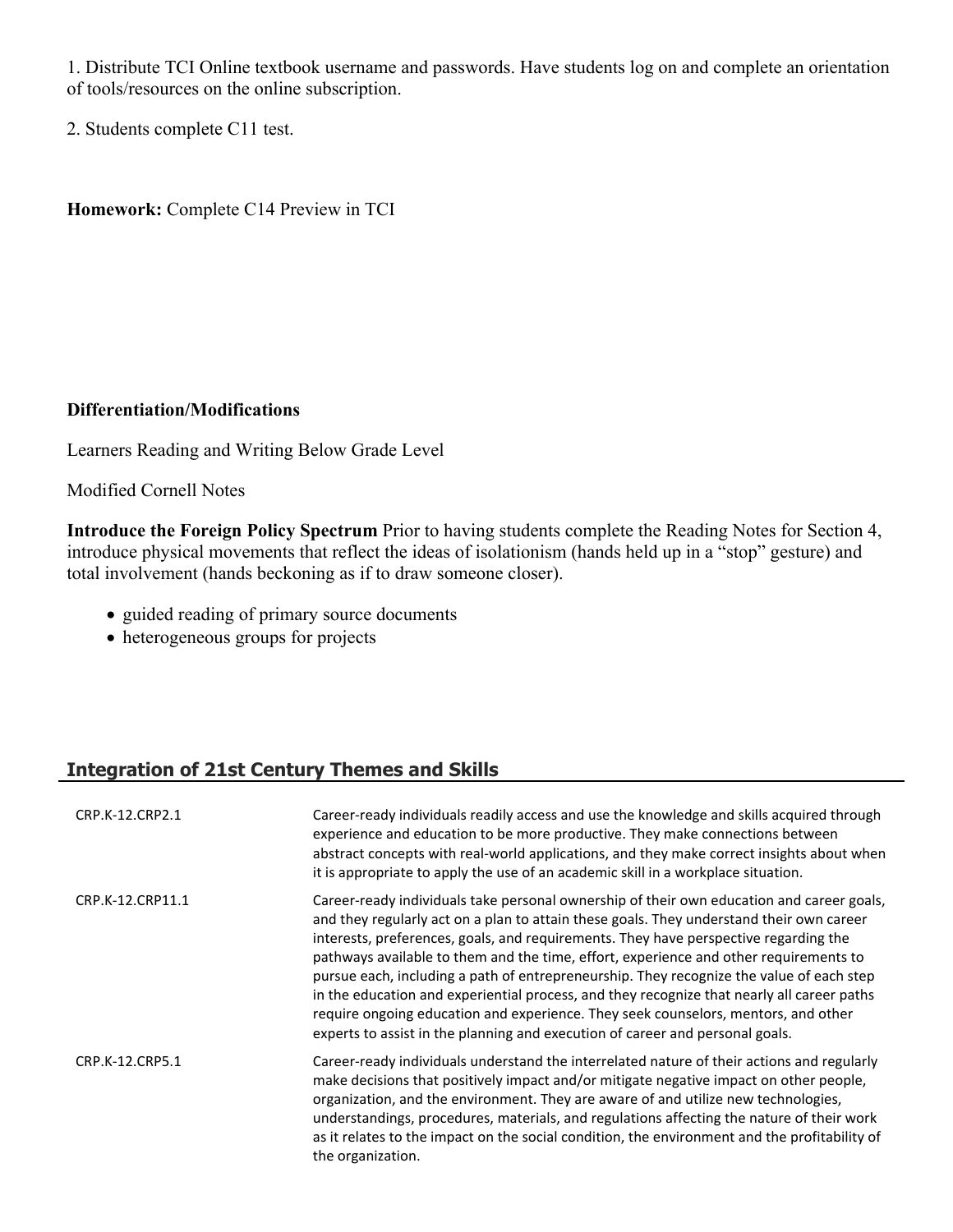| CRP.K-12.CRP1.1  | Career-ready individuals understand the obligations and responsibilities of being a<br>member of a community, and they demonstrate this understanding every day through<br>their interactions with others. They are conscientious of the impacts of their decisions on<br>others and the environment around them. They think about the near-term and long-term<br>consequences of their actions and seek to act in ways that contribute to the betterment of<br>their teams, families, community and workplace. They are reliable and consistent in going<br>beyond the minimum expectation and in participating in activities that serve the greater<br>good.                    |
|------------------|-----------------------------------------------------------------------------------------------------------------------------------------------------------------------------------------------------------------------------------------------------------------------------------------------------------------------------------------------------------------------------------------------------------------------------------------------------------------------------------------------------------------------------------------------------------------------------------------------------------------------------------------------------------------------------------|
| CRP.K-12.CRP4.1  | Career-ready individuals communicate thoughts, ideas, and action plans with clarity,<br>whether using written, verbal, and/or visual methods. They communicate in the workplace<br>with clarity and purpose to make maximum use of their own and others' time. They are<br>excellent writers; they master conventions, word choice, and organization, and use<br>effective tone and presentation skills to articulate ideas. They are skilled at interacting<br>with others; they are active listeners and speak clearly and with purpose. Career-ready<br>individuals think about the audience for their communication and prepare accordingly to<br>ensure the desired outcome. |
| CRP.K-12.CRP12.1 | Career-ready individuals positively contribute to every team, whether formal or informal.<br>They apply an awareness of cultural difference to avoid barriers to productive and positive<br>interaction. They find ways to increase the engagement and contribution of all team<br>members. They plan and facilitate effective team meetings.                                                                                                                                                                                                                                                                                                                                     |

#### **Technology Integration**

History.com

Google Classroom

TCI.com

Prezi.com

# **Interdisciplinary Connections**

| LA.6-8.CCSS.ELA-Literacy.CCRA.R.7 | Integrate and evaluate content presented in diverse media and formats, including visually<br>and quantitatively, as well as in words.                                |
|-----------------------------------|----------------------------------------------------------------------------------------------------------------------------------------------------------------------|
| CCSS.ELA-Literacy.RH.6-8.1        | Cite specific textual evidence to support analysis of primary and secondary sources.                                                                                 |
| CCSS.ELA-Literacy.RH.6-8.2        | Determine the central ideas or information of a primary or secondary source; provide an<br>accurate summary of the source distinct from prior knowledge or opinions. |
| CCSS.ELA-Literacy.RH.6-8.4        | Determine the meaning of words and phrases as they are used in a text, including<br>vocabulary specific to domains related to history/social studies.                |
| CCSS.ELA-Literacy.RH.6-8.5        | Describe how a text presents information (e.g., sequentially, comparatively, causally).                                                                              |
| CCSS.ELA-Literacy.RH.6-8.6        | Identify aspects of a text that reveal an author's point of view or purpose (e.g., loaded<br>language, inclusion or avoidance of particular facts).                  |
| CCSS.ELA-Literacy.RH.6-8.7        | Integrate visual information (e.g., in charts, graphs, photographs, videos, or maps) with<br>other information in print and digital texts.                           |
| CCSS.ELA-Literacy.RH.6-8.9        | Analyze the relationship between a primary and secondary source on the same topic.                                                                                   |
| CCSS.ELA-Literacy.RH.6-8.10       | By the end of grade 8, read and comprehend history/social studies texts in the grades 6–8                                                                            |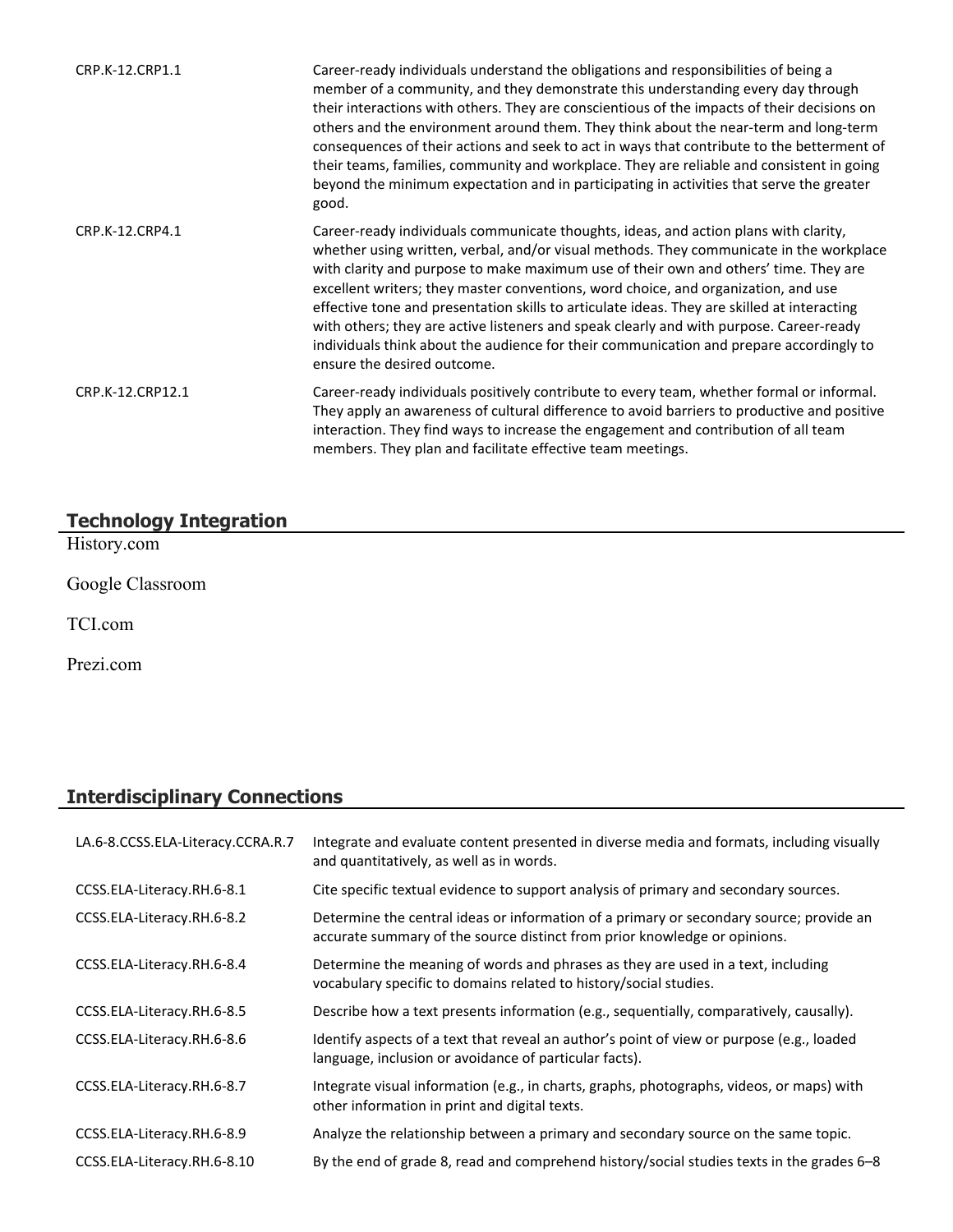|                                | text complexity band independently and proficiently.                                                                                                                                                                                                                                               |
|--------------------------------|----------------------------------------------------------------------------------------------------------------------------------------------------------------------------------------------------------------------------------------------------------------------------------------------------|
| CCSS.ELA-Literacy.WHST.6-8.1   | Write arguments focused on discipline-specific content.                                                                                                                                                                                                                                            |
| CCSS.ELA-Literacy.WHST.6-8.1.a | Introduce claim(s) about a topic or issue, acknowledge and distinguish the claim(s) from<br>alternate or opposing claims, and organize the reasons and evidence logically.                                                                                                                         |
| CCSS.ELA-Literacy.WHST.6-8.1.b | Support claim(s) with logical reasoning and relevant, accurate data and evidence that<br>demonstrate an understanding of the topic or text, using credible sources.                                                                                                                                |
| CCSS.ELA-Literacy.WHST.6-8.2   | Write informative/explanatory texts, including the narration of historical events, scientific<br>procedures/experiments, or technical processes.                                                                                                                                                   |
| CCSS.ELA-Literacy.WHST.6-8.2.a | Introduce a topic clearly, previewing what is to follow; organize ideas, concepts, and<br>information into broader categories as appropriate to achieving purpose; include<br>formatting (e.g., headings), graphics (e.g., charts, tables), and multimedia when useful to<br>aiding comprehension. |
| CCSS.ELA-Literacy.WHST.6-8.2.d | Use precise language and domain-specific vocabulary to inform about or explain the topic.                                                                                                                                                                                                          |
| CCSS.ELA-Literacy.WHST.6-8.4   | Produce clear and coherent writing in which the development, organization, and style are<br>appropriate to task, purpose, and audience.                                                                                                                                                            |
| CCSS.ELA-Literacy.WHST.6-8.9   | Draw evidence from informational texts to support analysis, reflection, and research.                                                                                                                                                                                                              |
| CCSS.ELA-Literacy.WHST.6-8.10  | Write routinely over extended time frames (time for reflection and revision) and shorter<br>time frames (a single sitting or a day or two) for a range of discipline-specific tasks,<br>purposes, and audiences.                                                                                   |
| CCSS.ELA-Literacy.SL.8.1       | Engage effectively in a range of collaborative discussions (one-on-one, in groups, and<br>teacher-led) with diverse partners on grade 8 topics, texts, and issues, building on others'<br>ideas and expressing their own clearly.                                                                  |
| CCSS.ELA-Literacy.SL.8.3       | Delineate a speaker's argument and specific claims, evaluating the soundness of the<br>reasoning and relevance and sufficiency of the evidence and identifying when irrelevant<br>evidence is introduced.                                                                                          |
| CCSS.ELA-Literacy.SL.8.4       | Present claims and findings, emphasizing salient points in a focused, coherent manner<br>with relevant evidence, sound valid reasoning, and well-chosen details; use appropriate<br>eye contact, adequate volume, and clear pronunciation.                                                         |
| CCSS.ELA-Literacy.SL.8.6       | Adapt speech to a variety of contexts and tasks, demonstrating command of formal<br>English when indicated or appropriate.                                                                                                                                                                         |

#### **Differentiation**

#### **Differentiation/Modifications**

Learners Reading and Writing Below Grade Level

Modified Cornell Notes

**Introduce the Foreign Policy Spectrum** Prior to having students complete the Reading Notes for Section 4, introduce physical movements that reflect the ideas of isolationism (hands held up in a "stop" gesture) and total involvement (hands beckoning as if to draw someone closer).

- guided reading of primary source documents
- heterogeneous groups for projects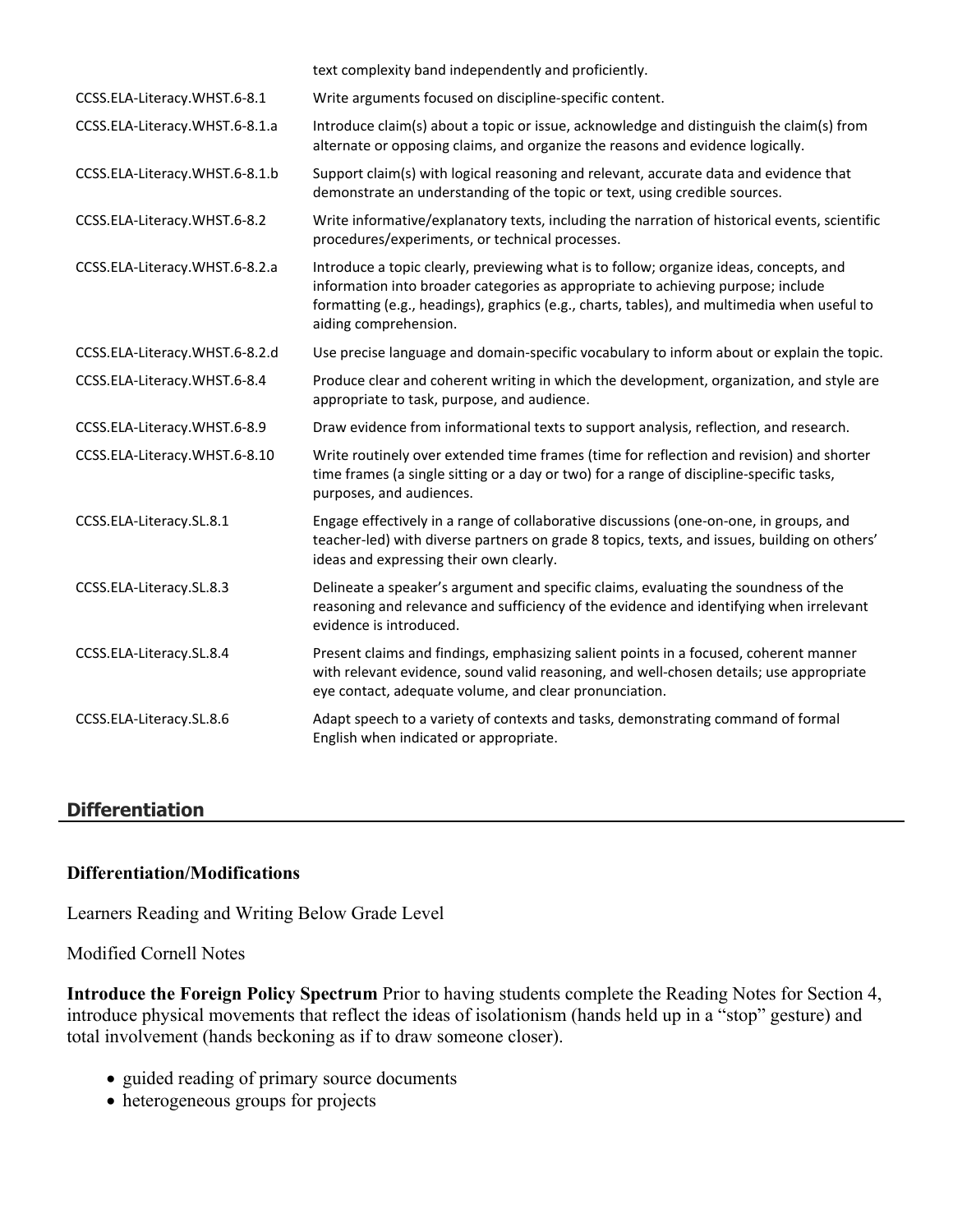#### Advanced Learners

- **Write a Eulogy** Expand the Processing activity by having students write a eulogy for one of the presidents discussed in the chapter. The eulogy should include
- basic historical facts about the president's personal background.
- a response to this question: *To what extent should the president have been involved in world affairs?*
- at least one direct quotation from the president.

Learners with Special Education Needs

- modified Cornell Notes
- study guides
- repeat, reword, clarify directions
- ensure understanding of an assignment by checking in early on
- modified tests/quizzes, as needed
- read test/quiz questions aloud, as needed

# **Modifications & Accommodations**

IEP accommodations

See above, differentiated learning

#### **Benchmark Assessments**

quizzes

Cornell notes summaries

exit slip

assessment questions

# **Formative Assessments**

**Discussion** 

See lessson plans above